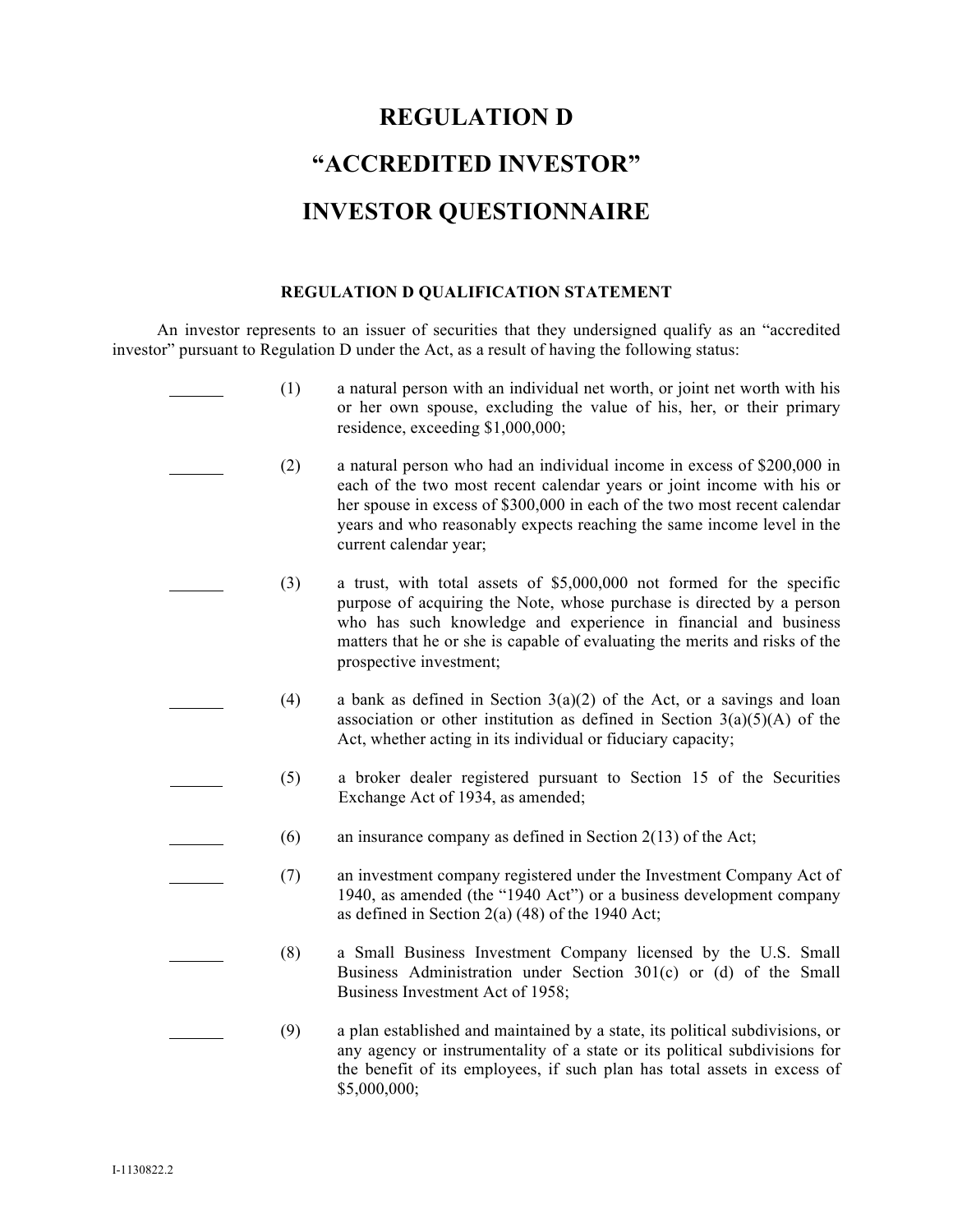- (10) an employee benefit plan within the meaning of the Employee Retirement Income Security Act of 1974, as amended ("ERISA"), if
	- (a) The investment decision is made by a plan fiduciary, as defined in Section 3(21) of ERISA, which is either a bank, savings and loan association, insurance company, or registered investment advisor, or
	- (b) the employee benefit plan has total assets in excess of \$5,000,000, or
	- (c) the employee benefit plan is a self-directed plan with investment decisions made solely by persons that are "accredited investors";
- (11) a private business development company as defined in Section  $202(a)(22)$  of the Investment Advisors Act of 1940, as amended;
- (12) an organization described in Section  $501(c)(3)$  of the Internal Revenue Code, a corporation, Massachusetts or similar business trust, limited liability company, or partnership (which may include endowments or foundations), not formed for the specific purpose of acquiring the securities offered, with total assets in excess of \$5,000,000; or
- (13) an entity in which all of the equity owners are "accredited investors" under any one or more of the categories specified in paragraphs (1) through (12) above.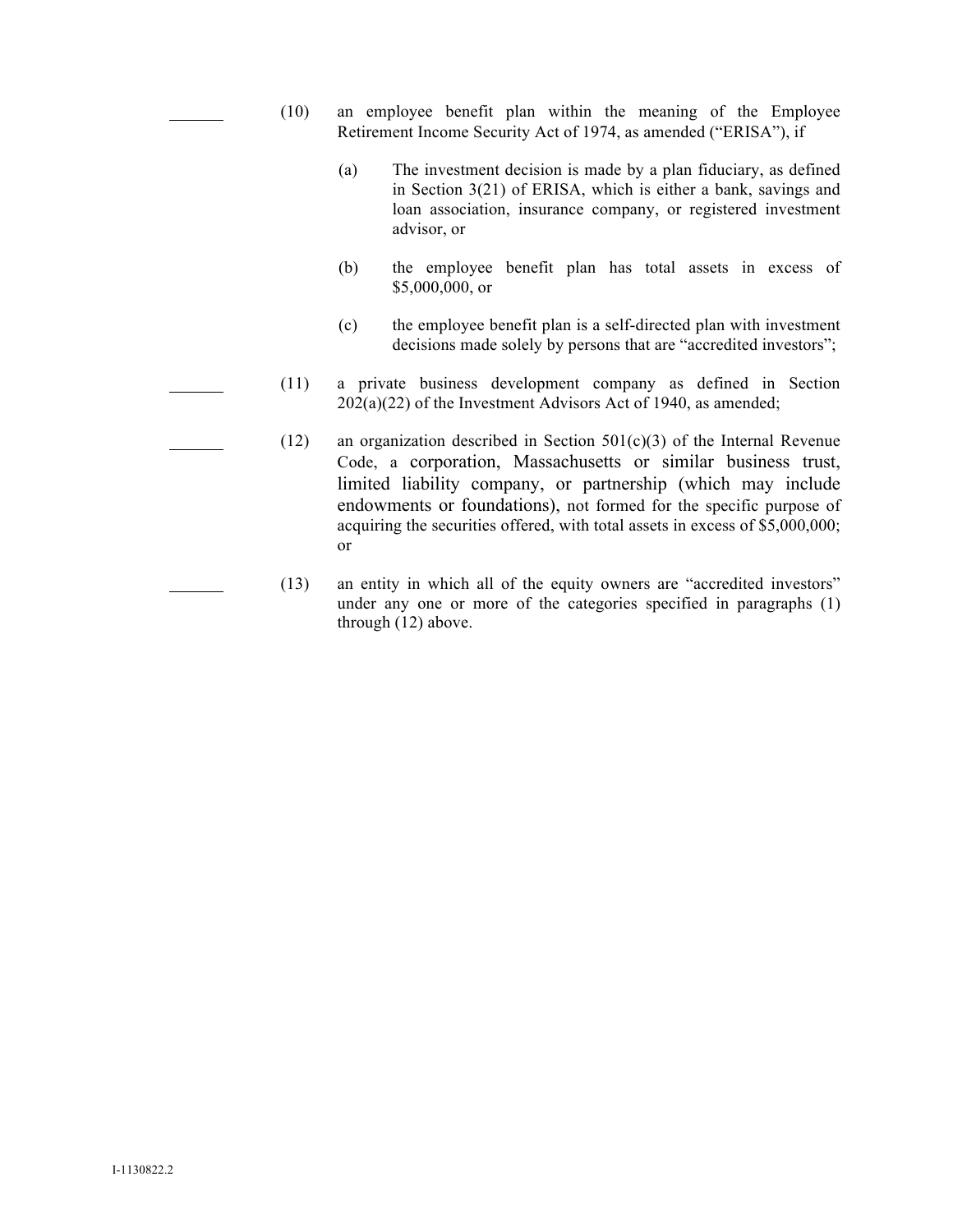#### **ADDITIONAL INFORMATION WHICH AN ISSUER MAY REQUIRE BEFORE ACCEPTING INVESTMENT FROM AN INVESTOR:**

- (a) Education Completed:
- (b) Investment Experience:
- (c) Tax Bracket:

#### Certification that:

- (a) The Investor has not filed or been involved in bankruptcy proceedings, and there are no suits pending or judgments outstanding against the Investor, that would impair the Investor's ability to make payments on this investment;
- (b) The investment is solely for the Investor's own account and not for the account of any other person; and
- (c) The Investor's assets do not constitute plan assets within the meaning of ERISA.

The Investor further certifies:

In signing this Investor Questionnaire, they acknowledge they have received and carefully reviewed all of the following documentation:

- (a) The Issuer's Company Operating Agreement.
- (b) The offering's Subscription Agreement.
- (c) The Offering's Private Placement Memorandum

Additionally in making this investment, the Investor is able to bear the economic risk of this investment and the Investor acknowledges that this investment involves a high degree of risk and that the Investor should not be making this investment unless the Investor can afford to lose the amount invested in its entirety.